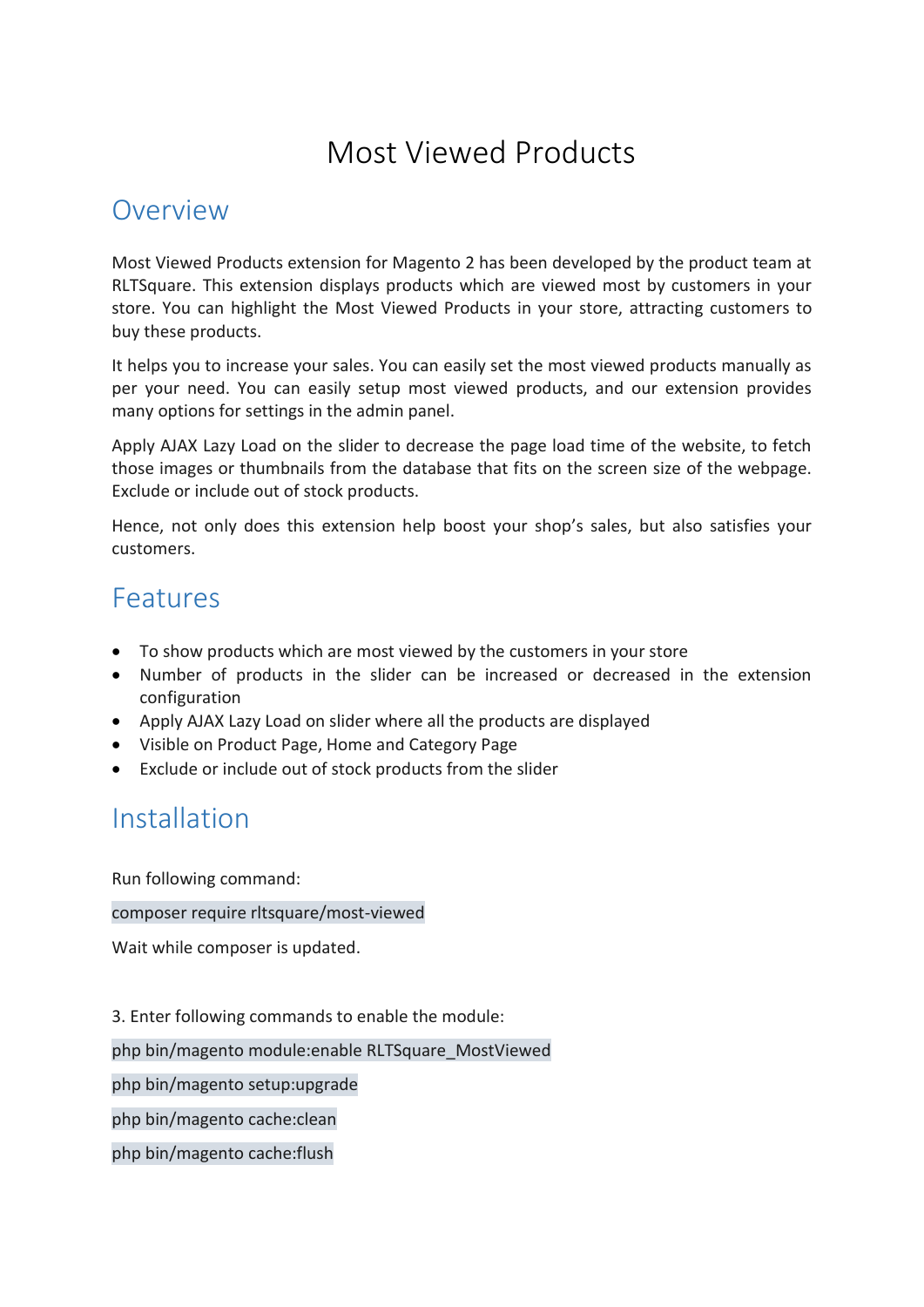4. If Magento® is running in production mode, deploy static content and then clear the cache:

#### php bin/magento setup:static-content:deploy

This extension for Magento® works on Magento 2.1, 2.2 and 2.3 versions. Tested on versions 2.2.5 and above.

For details, read our blog:

[https://www.rltsquare.com/blog/m](https://www.rltsquare.com/blog/tcs-magento-2-extension/)ost-viewed-products-magento-2-extension

Here are the print screens:

| $\mathbf{0}$                                                                                                                                                                                                                                                                                                                                                                                                                                                                                               |                                                             |                    |                                                    |                                                  |
|------------------------------------------------------------------------------------------------------------------------------------------------------------------------------------------------------------------------------------------------------------------------------------------------------------------------------------------------------------------------------------------------------------------------------------------------------------------------------------------------------------|-------------------------------------------------------------|--------------------|----------------------------------------------------|--------------------------------------------------|
| $\sum_{\text{DASHBOARD}}$                                                                                                                                                                                                                                                                                                                                                                                                                                                                                  | Configuration                                               |                    |                                                    | $\frac{1}{2}$ admin123 $\star$<br>$\alpha$<br>r2 |
| $S_{\text{AUS}}$                                                                                                                                                                                                                                                                                                                                                                                                                                                                                           | $\boldsymbol{Q}$<br>Store View: Default Config v            |                    |                                                    | <b>Save Config</b>                               |
| $\bullet$<br>CATALOG                                                                                                                                                                                                                                                                                                                                                                                                                                                                                       |                                                             |                    |                                                    |                                                  |
| ÷<br><b>CUSTOMERS</b>                                                                                                                                                                                                                                                                                                                                                                                                                                                                                      | <b>GENERAL</b><br>$\checkmark$                              | <b>Most Viewed</b> |                                                    | $\odot$                                          |
| $\sqrt{\phantom{a}}$                                                                                                                                                                                                                                                                                                                                                                                                                                                                                       | <b>SECURITY</b><br>$\checkmark$                             |                    | $\bar{\mathbf{v}}$<br>Enable<br>No<br>[store view] |                                                  |
|                                                                                                                                                                                                                                                                                                                                                                                                                                                                                                            | <b>CATALOG</b><br>$\checkmark$                              |                    |                                                    |                                                  |
| $\fbox{unitary} \begin{tabular}{c} \hline \hline \hline \multicolumn{3}{c} {\textbf{1}} \\ \multicolumn{3}{c} {\textbf{1}} \\ \multicolumn{3}{c} {\textbf{1}} \\ \multicolumn{3}{c} {\textbf{1}} \\ \multicolumn{3}{c} {\textbf{1}} \\ \multicolumn{3}{c} {\textbf{1}} \\ \multicolumn{3}{c} {\textbf{1}} \\ \multicolumn{3}{c} {\textbf{1}} \\ \multicolumn{3}{c} {\textbf{1}} \\ \multicolumn{3}{c} {\textbf{1}} \\ \multicolumn{3}{c} {\textbf{1}} \\ \multicolumn{3}{c} {\textbf{1}} \\ \multicolumn{$ | <b>CUSTOMERS</b><br>$\checkmark$                            |                    |                                                    |                                                  |
| $\prod_{\mathrm{REDRTS}}$                                                                                                                                                                                                                                                                                                                                                                                                                                                                                  | <b>SALES</b><br>$\checkmark$                                |                    |                                                    |                                                  |
| $\frac{d\mathbf{m}}{s\mathsf{rows}}$                                                                                                                                                                                                                                                                                                                                                                                                                                                                       | <b>DOTMAILER</b><br>$\checkmark$                            |                    |                                                    |                                                  |
| $\frac{1}{\text{SVTEM}}$                                                                                                                                                                                                                                                                                                                                                                                                                                                                                   | <b>MOST VIEWED</b><br>$\widehat{\phantom{a}}$               |                    |                                                    |                                                  |
| FIND PARTNERS<br>& EXTENSIONS                                                                                                                                                                                                                                                                                                                                                                                                                                                                              | Settings                                                    |                    |                                                    |                                                  |
|                                                                                                                                                                                                                                                                                                                                                                                                                                                                                                            | <b>SERVICES</b><br>$\checkmark$                             |                    |                                                    |                                                  |
|                                                                                                                                                                                                                                                                                                                                                                                                                                                                                                            | <b>ADVANCED</b><br>$\checkmark$                             |                    |                                                    |                                                  |
|                                                                                                                                                                                                                                                                                                                                                                                                                                                                                                            |                                                             |                    |                                                    |                                                  |
|                                                                                                                                                                                                                                                                                                                                                                                                                                                                                                            | Copyright @ 2019 Magento Commerce Inc. All rights reserved. |                    |                                                    | Magento ver. 2.3.0<br><b>Report an Issue</b>     |
|                                                                                                                                                                                                                                                                                                                                                                                                                                                                                                            |                                                             |                    |                                                    | F                                                |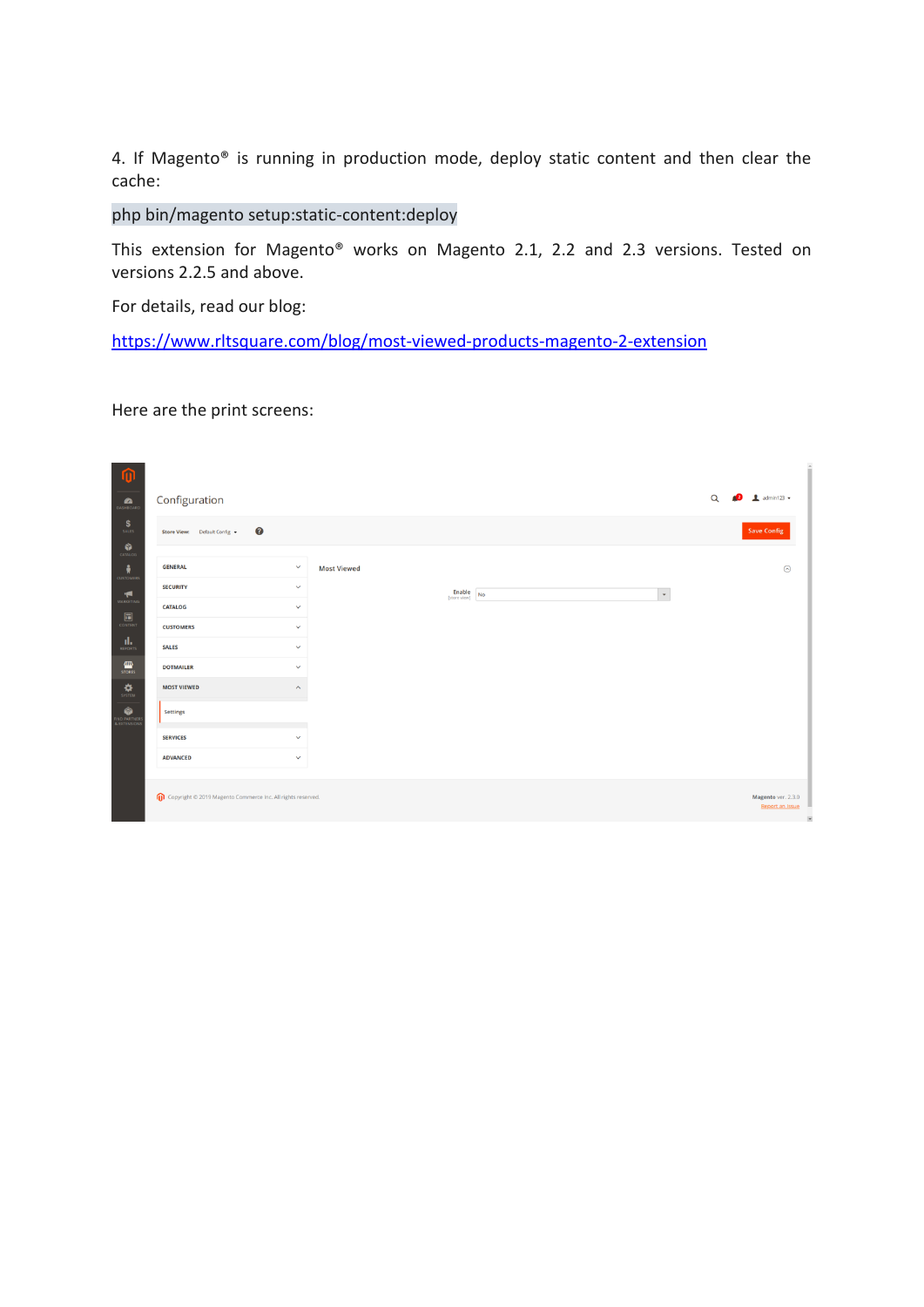| Configuration<br>$\bullet$                                                         |                                  |                                      |                                                                                                                                                                                                                                                                                                                                                                                                                                                                               |                                 |                                      |                                                                                                                                                                                                                                                                                                                                                                                                                                                                                                | $\alpha$ | $\triangle$ admin123 $\star$                 |
|------------------------------------------------------------------------------------|----------------------------------|--------------------------------------|-------------------------------------------------------------------------------------------------------------------------------------------------------------------------------------------------------------------------------------------------------------------------------------------------------------------------------------------------------------------------------------------------------------------------------------------------------------------------------|---------------------------------|--------------------------------------|------------------------------------------------------------------------------------------------------------------------------------------------------------------------------------------------------------------------------------------------------------------------------------------------------------------------------------------------------------------------------------------------------------------------------------------------------------------------------------------------|----------|----------------------------------------------|
|                                                                                    |                                  |                                      |                                                                                                                                                                                                                                                                                                                                                                                                                                                                               |                                 |                                      |                                                                                                                                                                                                                                                                                                                                                                                                                                                                                                |          |                                              |
| $S_{SALES}$<br>Store View: Default Config +                                        | ᢙ                                |                                      |                                                                                                                                                                                                                                                                                                                                                                                                                                                                               |                                 |                                      |                                                                                                                                                                                                                                                                                                                                                                                                                                                                                                |          | <b>Save Config</b>                           |
| $\sum_{CATION}$<br><b>GENERAL</b>                                                  |                                  | $\checkmark$                         | <b>Most Viewed</b>                                                                                                                                                                                                                                                                                                                                                                                                                                                            |                                 |                                      |                                                                                                                                                                                                                                                                                                                                                                                                                                                                                                |          |                                              |
| Ŷ.<br><b>SECURITY</b>                                                              |                                  | v                                    |                                                                                                                                                                                                                                                                                                                                                                                                                                                                               |                                 |                                      |                                                                                                                                                                                                                                                                                                                                                                                                                                                                                                |          | $\odot$                                      |
| <b>INARKETIN</b><br><b>CATALOG</b>                                                 |                                  | $\checkmark$                         |                                                                                                                                                                                                                                                                                                                                                                                                                                                                               | Enable<br>Estore                | Yes                                  | $\check{\phantom{a}}$<br>$^\star$                                                                                                                                                                                                                                                                                                                                                                                                                                                              |          |                                              |
| $\blacksquare$<br><b>CUSTOMERS</b>                                                 |                                  | $\checkmark$                         |                                                                                                                                                                                                                                                                                                                                                                                                                                                                               | <b>Products Display</b>         | 10                                   |                                                                                                                                                                                                                                                                                                                                                                                                                                                                                                |          |                                              |
| $\mathop{\mathsf{H}}\limits_{\scriptscriptstyle{\mathsf{REPORT}}}$<br><b>SALES</b> |                                  | $\checkmark$                         |                                                                                                                                                                                                                                                                                                                                                                                                                                                                               | <b>Exclude Out of Stock</b>     | <b>No</b>                            | $^\star$                                                                                                                                                                                                                                                                                                                                                                                                                                                                                       |          |                                              |
| <b>EXTEND</b><br>STORES<br><b>DOTMAILER</b>                                        |                                  | $\checkmark$                         |                                                                                                                                                                                                                                                                                                                                                                                                                                                                               | Visibility<br><b>Estore</b> via | Product Page<br><b>Category Page</b> |                                                                                                                                                                                                                                                                                                                                                                                                                                                                                                |          |                                              |
| $\frac{\Delta}{\text{NSTEN}}$<br><b>MOST VIEWED</b>                                |                                  |                                      |                                                                                                                                                                                                                                                                                                                                                                                                                                                                               |                                 | Home Page                            |                                                                                                                                                                                                                                                                                                                                                                                                                                                                                                |          |                                              |
| <b>Settings</b>                                                                    |                                  |                                      |                                                                                                                                                                                                                                                                                                                                                                                                                                                                               |                                 |                                      |                                                                                                                                                                                                                                                                                                                                                                                                                                                                                                |          |                                              |
| <b>SERVICES</b>                                                                    |                                  | $\checkmark$                         |                                                                                                                                                                                                                                                                                                                                                                                                                                                                               |                                 |                                      |                                                                                                                                                                                                                                                                                                                                                                                                                                                                                                |          |                                              |
| <b>ADV</b>                                                                         |                                  |                                      |                                                                                                                                                                                                                                                                                                                                                                                                                                                                               |                                 |                                      |                                                                                                                                                                                                                                                                                                                                                                                                                                                                                                |          |                                              |
|                                                                                    | LUMA                             |                                      |                                                                                                                                                                                                                                                                                                                                                                                                                                                                               |                                 |                                      | Search entire store her Q.                                                                                                                                                                                                                                                                                                                                                                                                                                                                     |          |                                              |
|                                                                                    | What's New                       | Women V Men V Gear V Training V Sale |                                                                                                                                                                                                                                                                                                                                                                                                                                                                               |                                 |                                      |                                                                                                                                                                                                                                                                                                                                                                                                                                                                                                |          |                                              |
| $\mathbf{0}$                                                                       | Hume > LifeLong Fitness IV       |                                      |                                                                                                                                                                                                                                                                                                                                                                                                                                                                               |                                 |                                      |                                                                                                                                                                                                                                                                                                                                                                                                                                                                                                |          | Magento ver. 2.3.0<br><b>Report an Issue</b> |
|                                                                                    |                                  |                                      |                                                                                                                                                                                                                                                                                                                                                                                                                                                                               |                                 | LifeLong Fitness IV                  |                                                                                                                                                                                                                                                                                                                                                                                                                                                                                                |          |                                              |
|                                                                                    |                                  | LIFELONG<br>FITNESS                  |                                                                                                                                                                                                                                                                                                                                                                                                                                                                               | <b>Q</b> LUMA                   | Be the first to review this product  |                                                                                                                                                                                                                                                                                                                                                                                                                                                                                                |          |                                              |
|                                                                                    |                                  |                                      |                                                                                                                                                                                                                                                                                                                                                                                                                                                                               |                                 | \$14.00                              | IN STOCK<br>Only 0 left                                                                                                                                                                                                                                                                                                                                                                                                                                                                        |          |                                              |
|                                                                                    |                                  |                                      |                                                                                                                                                                                                                                                                                                                                                                                                                                                                               |                                 | Trailers                             | SKU#: 240-LV05                                                                                                                                                                                                                                                                                                                                                                                                                                                                                 |          |                                              |
|                                                                                    |                                  | treprove your healt                  |                                                                                                                                                                                                                                                                                                                                                                                                                                                                               |                                 | Trailer #1                           |                                                                                                                                                                                                                                                                                                                                                                                                                                                                                                |          |                                              |
|                                                                                    |                                  | AFRICANT TODY                        |                                                                                                                                                                                                                                                                                                                                                                                                                                                                               |                                 | Trailer #2                           |                                                                                                                                                                                                                                                                                                                                                                                                                                                                                                |          |                                              |
|                                                                                    |                                  | <b>RANK</b><br>5<br>orba.            | FOR OVERALL IMPROVEMENT IN<br>PUNCTION ALPIT MIKE AND HEALTH.                                                                                                                                                                                                                                                                                                                                                                                                                 |                                 | Trailer #3                           | The instructors and routines featured in LifeLong Fitness IV<br>provide safe options to serve all types of physical<br>conditions and abilities. Range of motion, body awareness<br>and breathing practices are essential tools of yogic self-<br>care, exsential for maintaining alertness, health, and-<br>dignity over a lifetime. The Lifetiong Fitness series<br>adenowledges that as we age, the safety and sustainability<br>of our exercise become as important as pushing our limits. |          |                                              |
|                                                                                    | Downloads<br>LifeLong Fitness N. |                                      |                                                                                                                                                                                                                                                                                                                                                                                                                                                                               |                                 | \$14.00<br>Add to Cart               |                                                                                                                                                                                                                                                                                                                                                                                                                                                                                                |          |                                              |
|                                                                                    |                                  |                                      |                                                                                                                                                                                                                                                                                                                                                                                                                                                                               |                                 | <b>BEMAIL</b>                        | <b>WADD TO WISH LIST JNADD TO COMPARE</b>                                                                                                                                                                                                                                                                                                                                                                                                                                                      |          |                                              |
|                                                                                    | Details.                         | Morx Information                     | Reviews                                                                                                                                                                                                                                                                                                                                                                                                                                                                       |                                 |                                      |                                                                                                                                                                                                                                                                                                                                                                                                                                                                                                |          |                                              |
|                                                                                    | · 10 minute warm up.             | . 30 minutes of mild aerobics.       | Luma LifeLong Fitness Series is a world recognized, evidence based exercise program designed specifically for individuals focused on<br>staying active their whole lives. If followed regularly, participants will see improved heart rate and blood pressure; increased mobility,<br>reduced joint pain and overall improvement in functional fitness and health.<br>. 20 minutes of strength, stretch and balance.<br>· Extensive modifications for varying fitness levels. |                                 |                                      |                                                                                                                                                                                                                                                                                                                                                                                                                                                                                                |          |                                              |
|                                                                                    | Most Viewed Products             |                                      |                                                                                                                                                                                                                                                                                                                                                                                                                                                                               |                                 |                                      |                                                                                                                                                                                                                                                                                                                                                                                                                                                                                                |          |                                              |

 $\overline{\mathbf{C}}$ **COLOR** -<br>Add to Cart<br>As low as \$34.00 Add to Cart.<br>\$45.00 Add to Cart Add to Cart Add to Cart ăğ, Add to Cart \$14.00 .<br>As low as \$22.00 As low as \$54.00 \$74.00  $\begin{array}{l} \Psi\\ \text{Push it} \\ \text{Mesaseger Bag} \\ \textbf{R} \textbf{R} \textbf{R} \land \textbf{1}\\ \textbf{3 system} \end{array}$ ♥<br>Breathe-Easy<br>Tank<br>★★★ n n<br>Zireviews  $\begin{array}{l} \Psi \\ \text{Rachant Iue} \\ \text{\textbf{X} \textbf{X} \textbf{X} \textbf{A} \textbf{A} } \\ \text{I revima} \end{array}$ ♥<br>Impulse Duffle<br>※※※★<br>Il reviews W.<br>Hero Hoode  $\begin{array}{c} \Psi\\$  LifeLong Fitness

q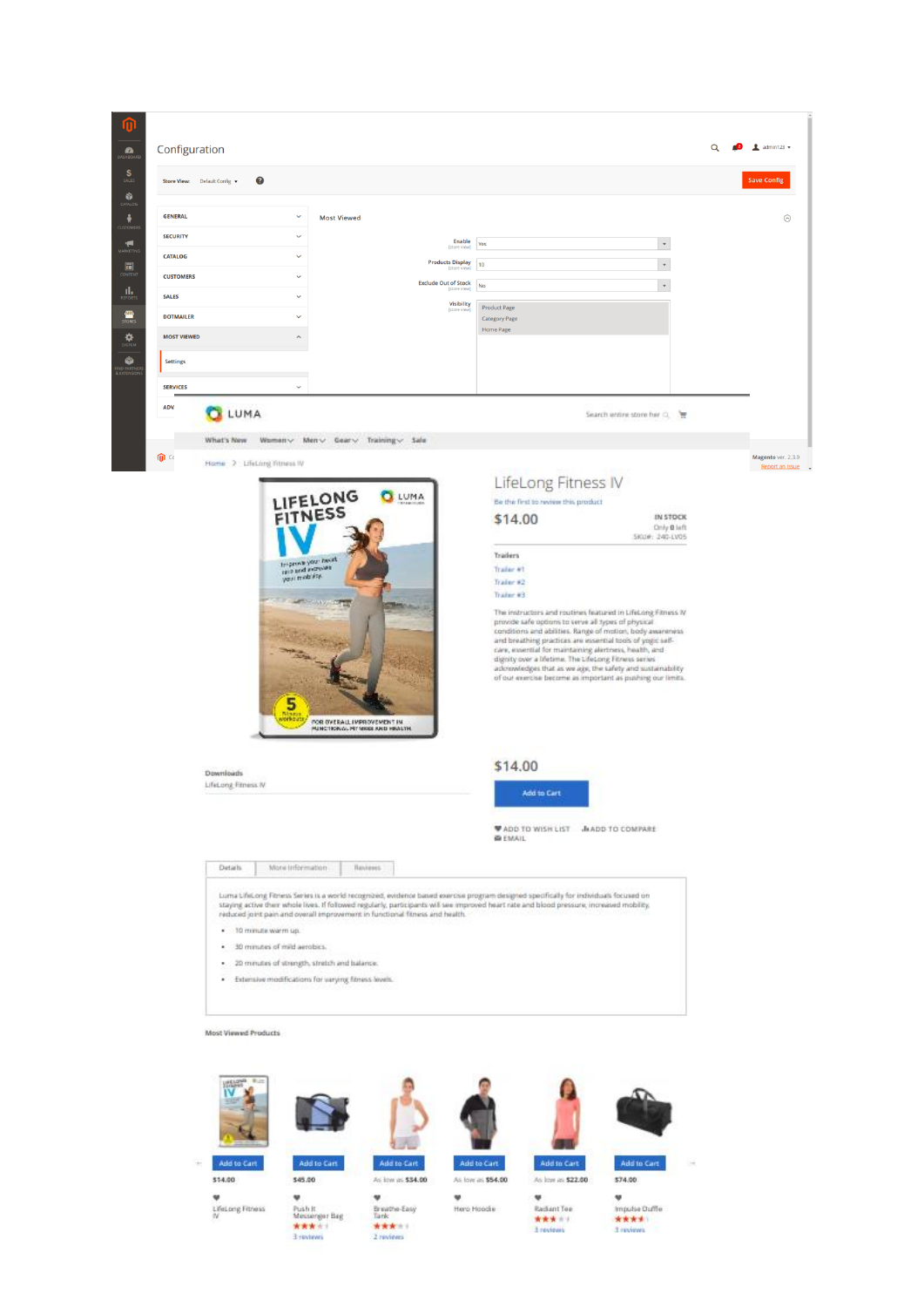

**Hot Sellers** Here is what's trending on Luma right now

\$14.00

Add to Cart









Hero Hoodw

At low at \$54.00

Add to Cart







Push it Messenger<br>Bag \$45.00

denievies<br>3 reviews – addi<br>your review Add to Cart Add to Cart





 $1 - 7$ 

Most Viewed Products

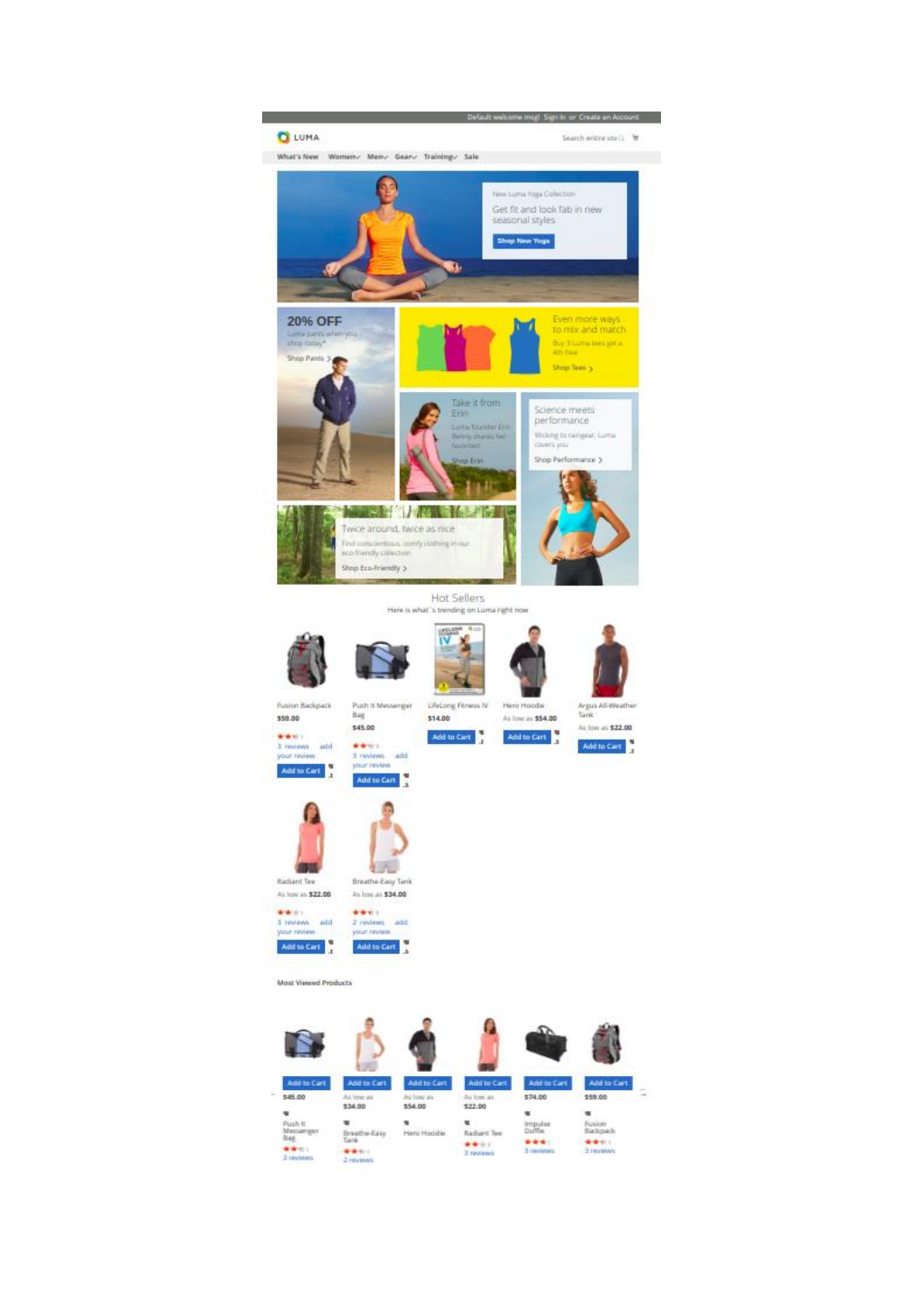#### **Most Viewed Products**



Add to Cart

 $$14.00$ 

 $\overline{a}$ 





\$45.00

♥<br>LifeLong Fitness IV ♥<br>Push It Messenger Bag<br>★★★★☆☆ 3 reviews



V<br>Breathe-Easy Tank<br>★★★★ 2 reviews

As low as \$54.00

♥<br>Hero Hoodie

As low as \$22.00

♥<br>Radiant Tee  $\star\star\star\star$ 



Add to Cart

 $\longrightarrow$ 

V<br>Impulse Duffle<br>★★★★ 3 reviews

 $$74.00$